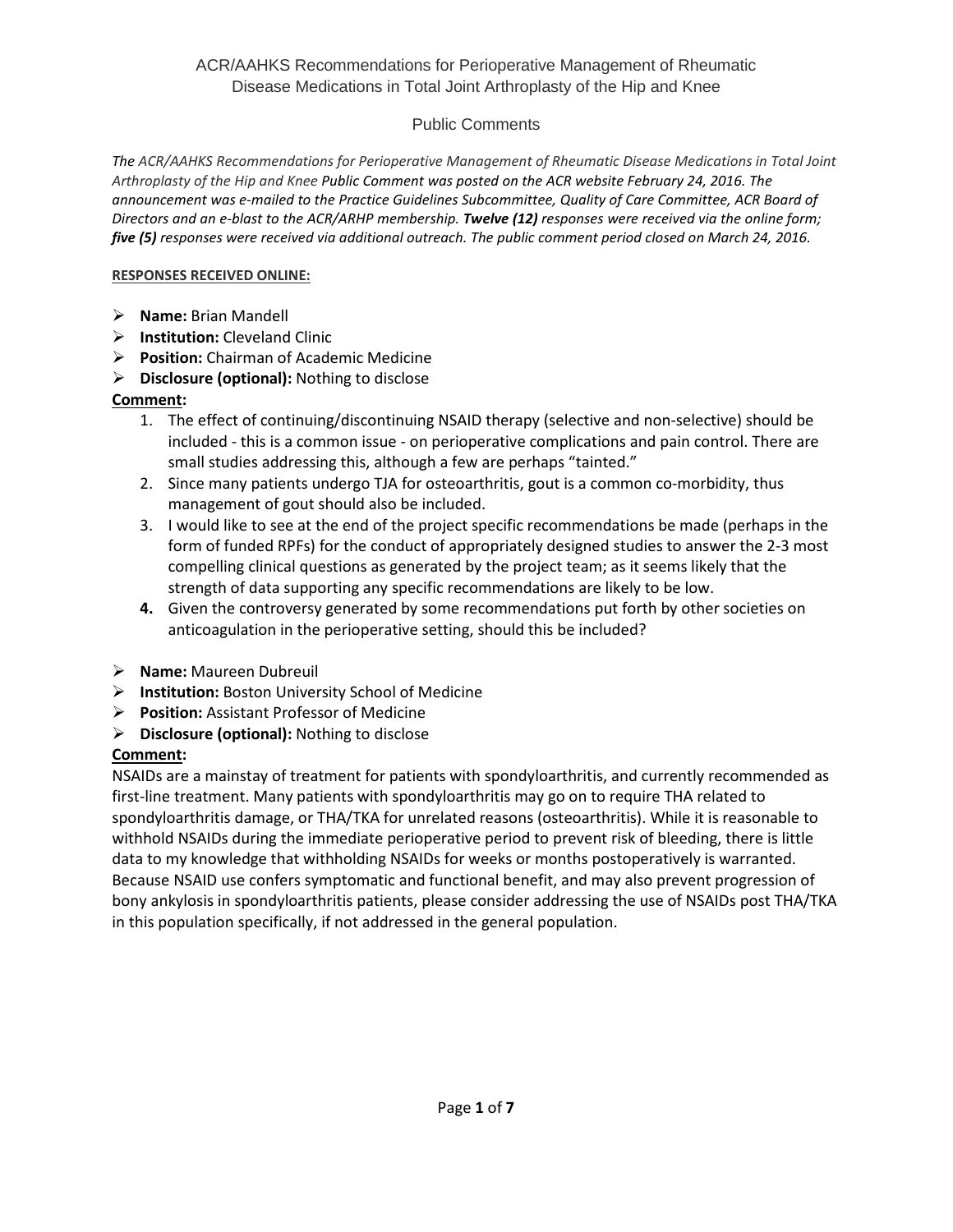## Public Comments

- **Name:** Luis Torregrosa
- **Institution:** Beaumont Health
- **Position:** N/A
- **Disclosure (optional):** Nothing to disclose

## **Comment:**

My only recommendation is that unicompartamental knee arthroplasty also needs to be included. I agree wholeheartedly that this is not a procedure to be done on patients with IA/SLE, but it is still been done on those patients out in the community. Otherwise, congratulations on undertaking this VERY needed project. It is impossible to convince some orthopedic surgeons currently that patients need to be off medications for very extended periods both pre and post arthroplasty.

- **Name:** Erick Adrian and Zamora Tehozol
- **Institution:** Mexican Institute of Social Security
- **Position:** Chief Rheumatology Resident
- **Disclosure (optional):** Nothing to disclose

## **Comment:**

Page 12, Line 399. There is increasing evidence about the recommendation of double standard dose of steroid before surgery, oral or intravenous. I think we can stand against the sole use of Hydrocortisone perioperative because of the risk of electrolyte misbalance. Every patient should get tested and classified for the risk for acute adrenal insufficiency, the recommendations of Hicks et al, categorizes patient in four groups:

- 1. Patients with normal adrenal function (documented serum cortisol 0.18 mg/dL).
- 2. Patients with low risk of adrenal suppression: patients who have been taking exogenous corticosteroids of any dose for less than 3 weeks or chronic prednisone less or equal to 5 mg daily.
- 3. Patients with probable adrenal suppression: patients who are currently taking prednisone less or equal to 20 mg daily for 3 weeks or more or patients with a Cushingoid appearance.
- 4. Patients with intermediate or unclear adrenal suppression: patients with a history of prolonged (more than 3 wk) corticosteroid exposure (prednisone more than 20 mg daily) during the past year or patients with sustained use of prednisone 5 to 20 mg daily.

The group proposes these recommendations:

- 1. Patients without adrenal suppression: these patients do not require extra corticosteroid supplementation in the perioperative period.
- 2. Patients with adrenal suppression: patients taking supra physiologic (equal or more than 20 mg prednisone per day) corticosteroids dosing for at least 3 weeks preoperatively should be assumed to have HPA axis suppression will likely need additional corticosteroid supplementation in the preoperative period when undergoing major surgery. These patients should be treated with additional perioperative corticosteroid coverage (i.e., higher doses than their preoperative regimen) perioperatively. Patients with presumed adrenal suppression undergoing minor surgery (e.g., local excision, examination under anesthesia, ileostomy reversal) should not require additional treatment aside from preoperative steroid dosing.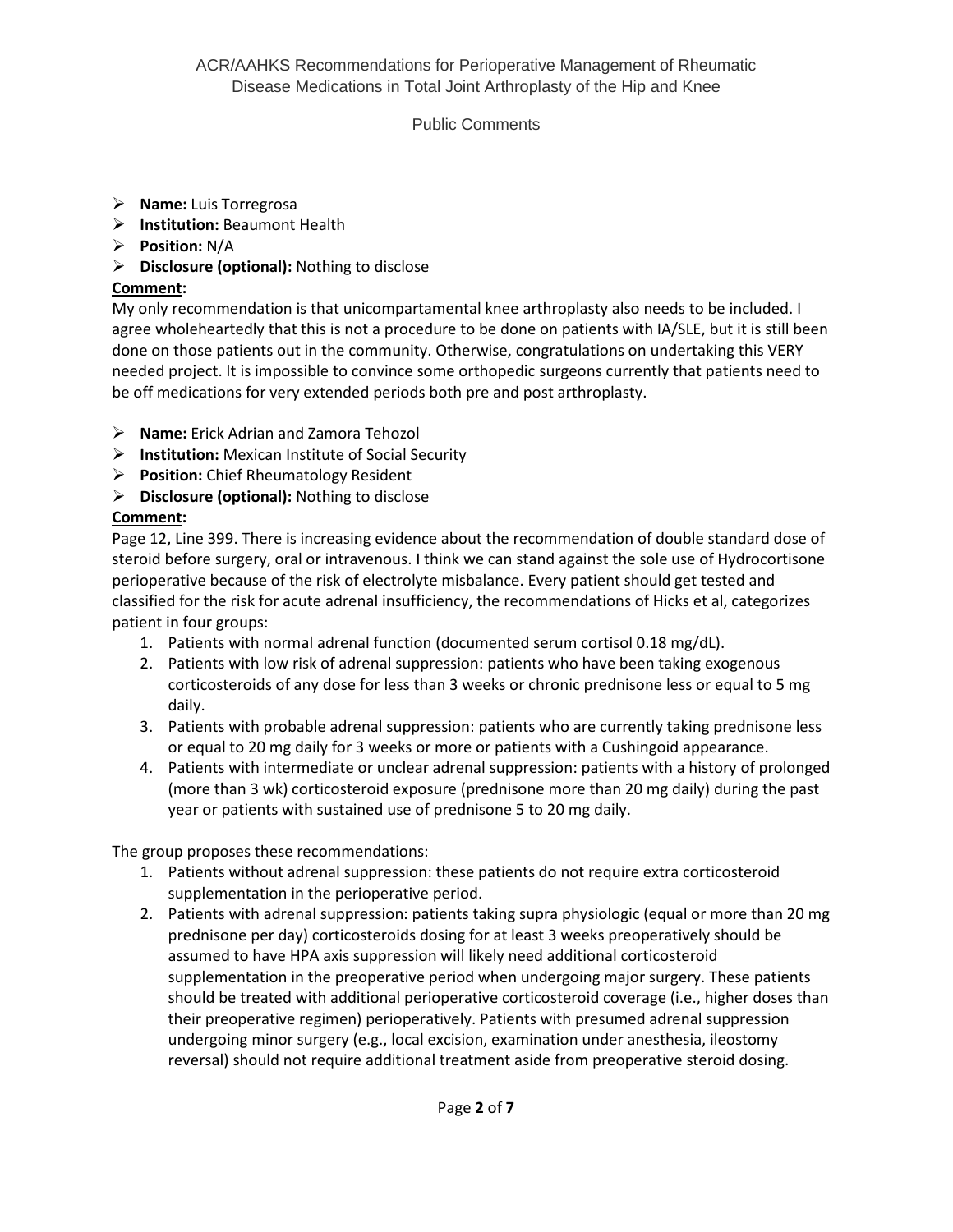# Public Comments

- 3. Patients with intermediate or unclear adrenal suppression: patients with intermediate or unclear HPA axis function (prednisone 5-20 mg daily) should be considered for preoperative HPA axis testing to determine whether they fall under the guidelines for group 1 or 2, as mentioned in the original paper is published by Hicks, et al in Inflammatory Bowel Diseases in January 2015.DOI: 10.1097/MIB.0000000000000185.
- **Name:** Barry Brause
- **Institution:** Hospital for Special Surgery
- **Position:** Director, Infectious Diseases
- **Disclosure (optional):** Nothing to disclose

## **Comment:**

Page 13; line 457. The Center for Disease Control (CDC) uses a slightly different prednisone equivalent level (<20 mg prednisone daily for 2 weeks or more) to define a patient population receiving relatively low dose glucocorticoid therapy related to degree of immunosuppression. For instance, the CDC allows patients to receive a live vaccine, Zostavax, if the patient is receiving <20 mg of prednisone equivalent daily but not if they are receiving 20 mg or more daily (for >2 weeks). This CDC recommendation has been published for several years but I do not know if it is data-based. So, the guideline group may wish to consider which of these two doses should be defining as "low dose glucocorticoid therapy."

- **Name:** Kevin Lyons
- **Institution:** Rheumatology Nurses Society
- **Position:** Executive Director
- **Disclosure (optional):** Nothing to disclose

#### **Comment:**

As experts in rheumatology nursing, the Rheumatology Nurses Society (RNS) recognizes the need for education of the interdisciplinary team caring for the rheumatology patient who is undergoing total hip and or total knee arthroplasty. When facing surgery, patients often receive conflicting advice from multiple disciplines. Rheumatology nurses can be a valuable liaison between the disciplines to synthesize the information and give the patient clear guidance in order to improve outcomes, decrease adverse events, and increase patient satisfaction. Comprehensive nursing management of the rheumatology patient undergoing surgery includes, but is not limited to: Reinforcement of disease state education; Pre- and Post-operative care unique to the rheumatic disease patient; Optimization of vaccines prior to surgery; Fatigue management; Flare interventions; Increased risk of infection (medications versus disease state); Education of cortisol related complications; Medication education including when/if to start and stop; Evaluation of psychosocial needs; Differentiation of pain (surgical versus disease state); Evaluation of patient resources and support systems (rehab facility and home services); Signs and symptoms of infection – lower threshold for intervention; Maintenance of skin integrity. The RNS offers its support in the development of guidelines for the education of nurses involved in the care of the rheumatology patient undergoing surgery. Sincerely, RNS Board of Directors Iris Zink, MSN, RN, ANP-BC President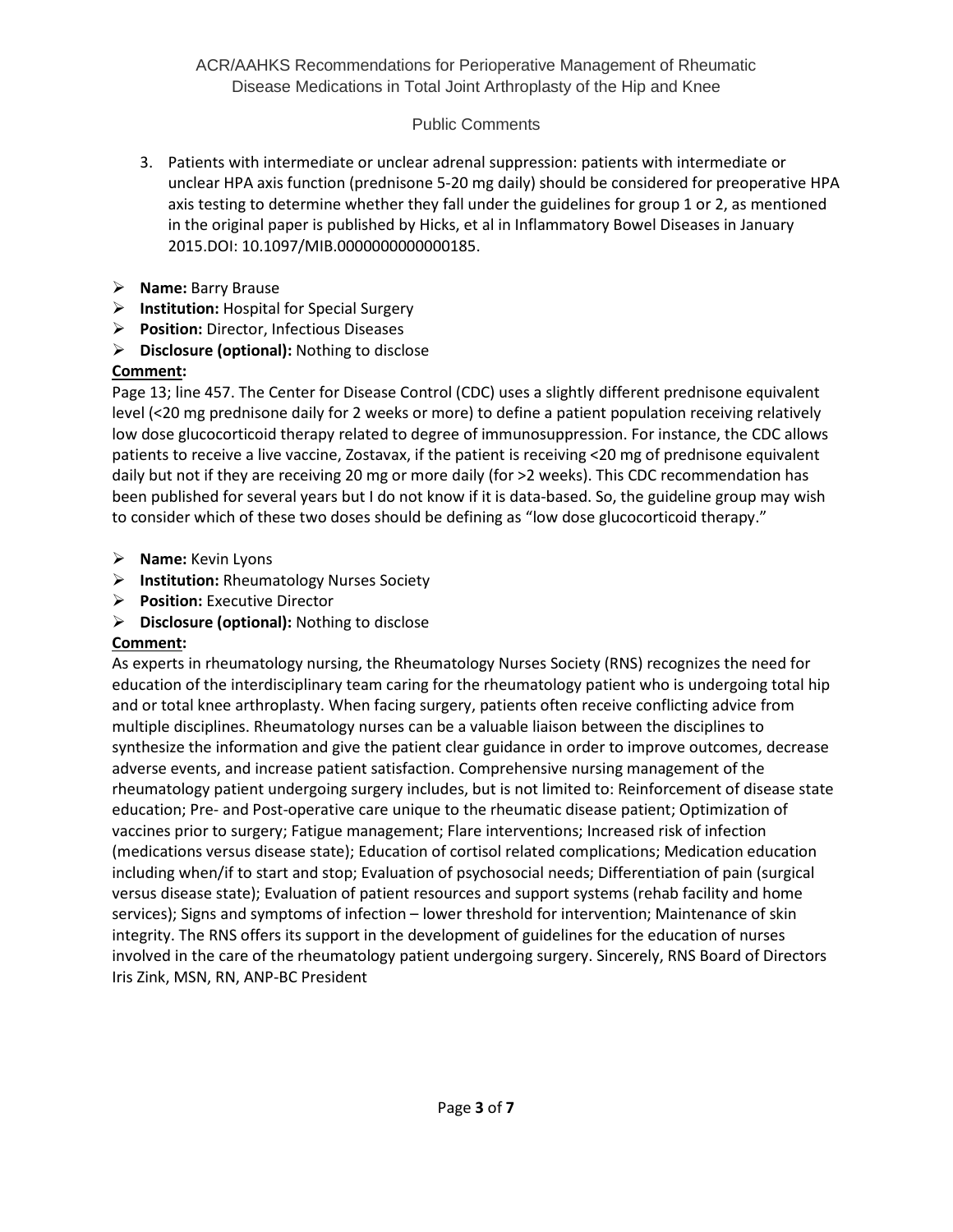## Public Comments

- **Name:** David Jevsevar
- **Institution:** AAHKS/AAOS
- **Position:** Evidence Based Practice Committee
- **Disclosure (optional):** AAOS Board of Directors

## **Comment:**

The terms consensus and evidence are used together when discussing the final plan for making a recommendation. Is the final plan to use the evidence to craft the recommendation, or the consensus of the members? What is the plan if no evidence is available? Will drugs within a class be treated similar drugs in that class, or will each drug require a specific piece of evidence to be included in the recommendation? How will reliability and consistency of evidence grading be assessed?

- **Name:** John Cush
- **Institution:** Baylor Research Institute
- **Position:** Director of Clinical Rheumatology
- **Disclosure (optional):** Nothing to disclose

# **Comment:**

Here are my additions to the current scope of work you propose:

b1. Define the consequences of disease flare (for those in the surgical setting and those not in surgical setting. (Flares are bad; but how bad? Do they lead to more damage, more risk, etc. Flare consequences can be ascertained w/ drug d/c or even in those without drug d/c)

4a. Analyze the optimal timing of discontinuation and resumption of NSAIDs.

4c. Assess the rationale and impact of existing international guidelines on biologic cessation.

5b. Develop recs for the prevention of post-operative flares of crystal arthritis.

6. Specify differences in recommendations between patients with RA and other forms of inflammatory autoimmune arthritis and SLE for perioperative medication management.

Consider: Differences according to patient age, comorbidity index/severity. ALSO: What is the morbid or mortal risk surrounding surgery imposed by the diagnosis of RA, OA, SLE or gout? Is the risk further augmented by disease activity or drug therapy. Guidance on perioperative hydration or anemia management. Guidance on the safety of single versus dual TKA or THA. What is the role of pre-surgical preparation ("pre-hab") in reducing operative risk and optimizing functional outcomes? What is the timing, magnitude and schedule for rehab PT for postoperative THA and TKA?

- **Name:** Talha Khawar
- **Institution:** Loma Linda University Medical Center
- **Position:** Fellow
- **Disclosure (optional):** Nothing to disclose

# **Comment:**

I would like to recommend that we look into any data for use of TNFi/other biologic therapy in patients (RA, PsA, AS, etc.) who have had surgical correction for bone fractures (not just arthroplasties). Any recommendations would be helpful in managing such patients peri-operatively in collaboration with orthopedic surgeons.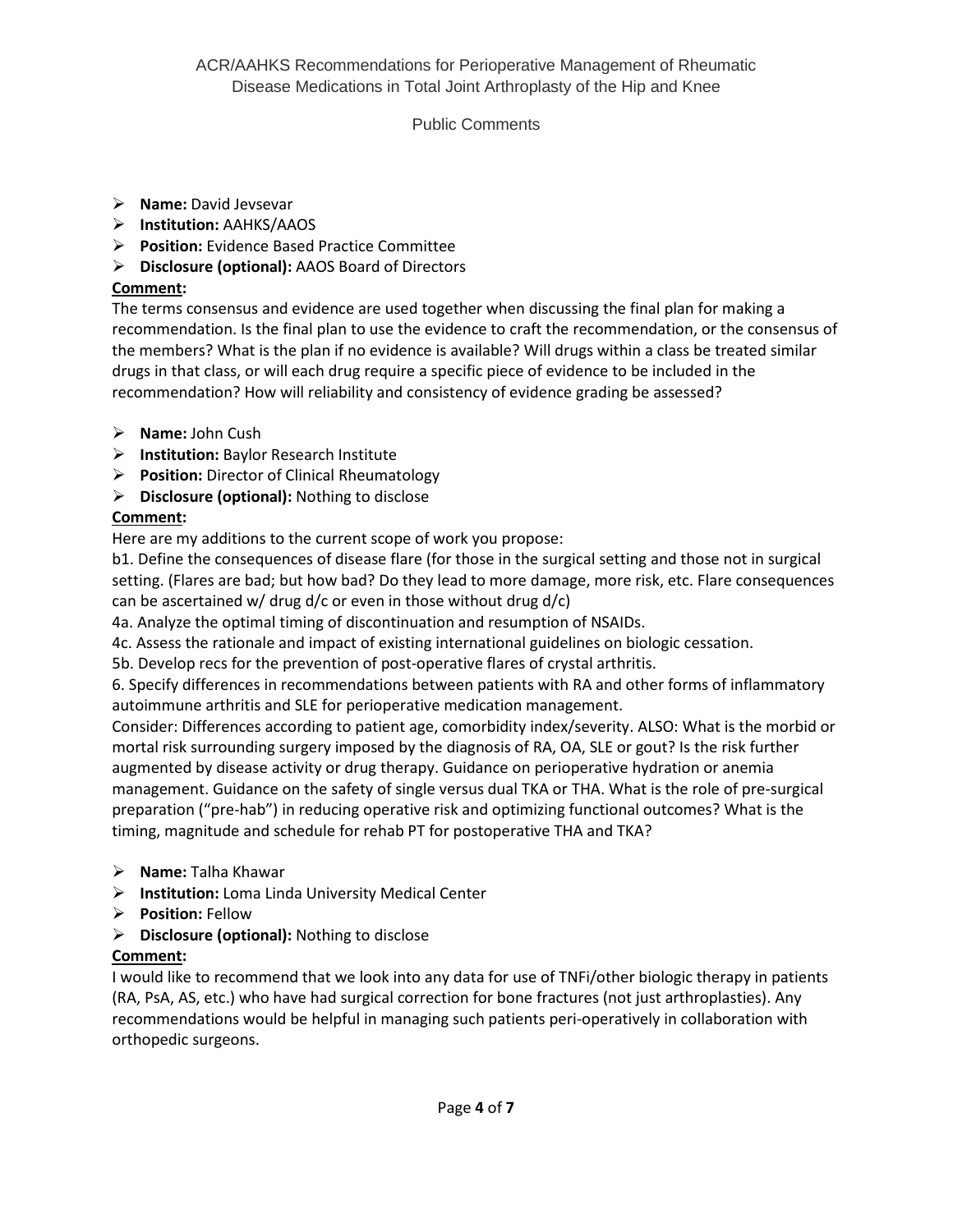## Public Comments

- **Name:** Creighton Tubb
- **Institution:** Brooke Army Medical Center/U.S. Army
- **Position:** Fellow
- **Disclosure (optional):** Employed by the U.S. Government. Committee positions with AAOS and AAHKS. No financial relationships.

#### **Comment:**

I appreciate the overall scope of this plan and it's execution as delineated. No further comments.

- **Name:** Lisa Suter
- **Institution:** Yale University
- **Position:** Associate Professor
- **Disclosure (optional):** Nothing to disclose

## **Comment:**

I have reviewed the proposed plan for developing guidelines for the perioperative management of DMARDs in THA/TKA and think they are well outlined and rigorous. I endorse the use of the GRADE methodology and I applaud the collaborative effort between ACR and AAHKS. I have no edits or proposed changes to offer.

- **Name:** John FitzGerald
- **Institution:** UCLA
- **Position:** Chief of Rheumatology
- **Disclosure (optional):** Nothing to disclose

# **Comment:**

Project looks well designed. Nicely presented. Clear to follow. No additional comments/suggestions. My compliments to the lead investigators.

#### **RESPONSES RECEIVED VIA ADDITIONAL OUTREACH:**

- **Name:** Michael Schiff
- **Institution:** University of Colorado School of Medicine
- **Position:** Clinical Professor of Medicine, Rheumatology Division
- **Disclosure (optional):** Nothing to disclose

# **Comment:**

I think the plan looks "right on." Will abstracts be included in this review or only peer review published papers? As you know a great deal gets presented a year or more before published. Also is there a way to capture the need for post op steroid increases for these patients? Discussion of steroid trade off versus staying on biologics would be great to see.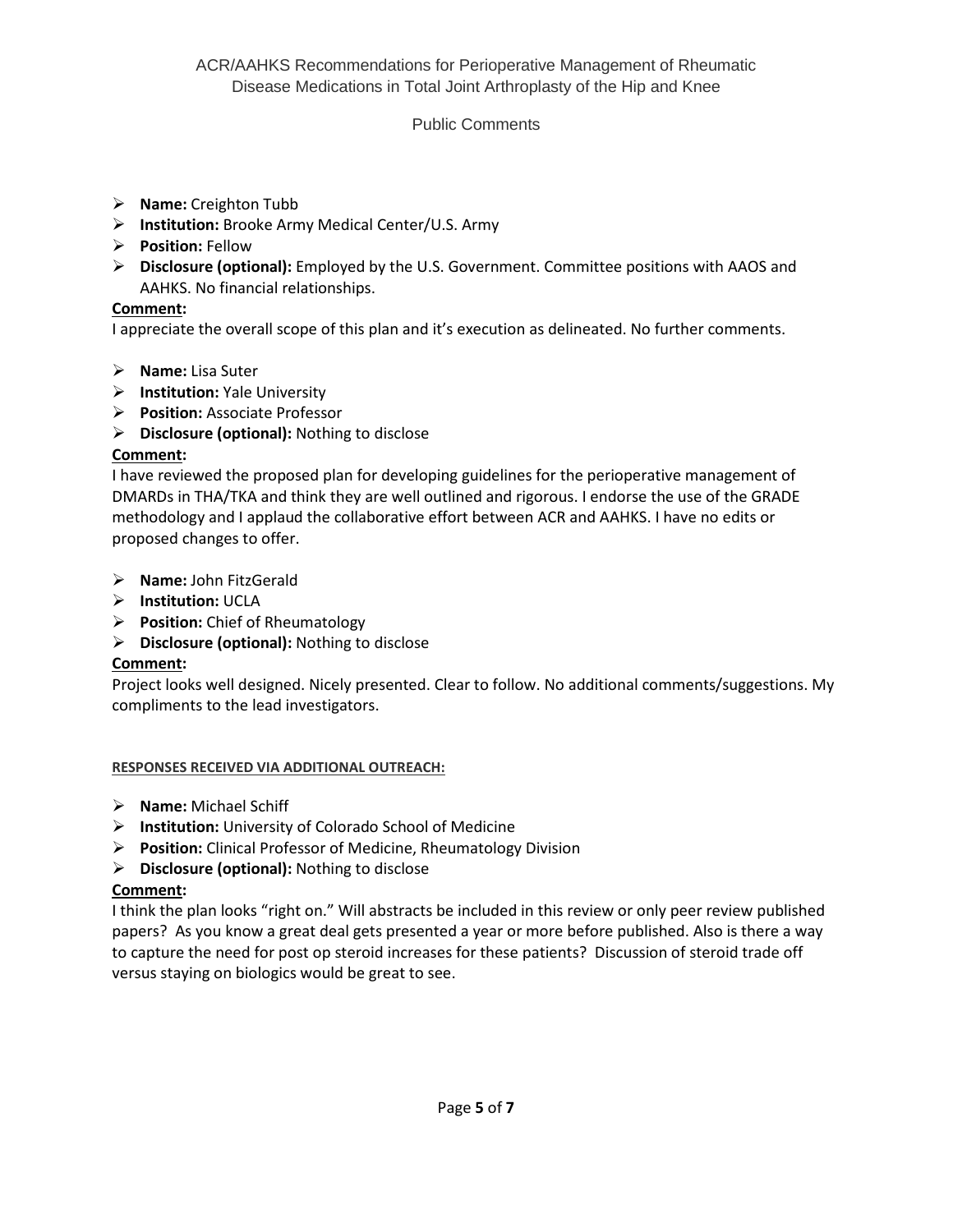## Public Comments

- **Name:** Michael Weinblatt
- **Institution:** Partners Healthcare
- **Position:** Co-Director, Clinical Rheumatology, Associate Director, Center for Arthritis and Joint Diseases
- **Disclosure (optional):** Nothing to disclose

## **Comment:**

Very nice proposal. How will you handle specific issues like the spine surgeons and ankle and foot surgeons? They want PTS off NSAIDs and MTx and biologics for months. Will you be surgeons for their practice? You may want to for their buy in. As you the literature is pretty terrible and much of what is done is evidence based.

- **Name:** Maxime Dougados
- **Institution:** Hôpital Cochin
- **Position:** N/A
- **Disclosure (optional):** Nothing to disclose

# **Comment:**

First of all, I would like to congratulate you, but also ACR and AAHKS for proposing/selecting/supporting this initiative. Obviously the final results will be of huge interest for the entire rheumatological community. I would like to also congratulate for the optimal methodology you plan to follow.

#### My single detailed comments are the following:

# **1. The description of the step after the Systematic Literature Research (SLR)**

I have well understood that you will perform a SLR based on specific questions. However, I have not understood how you will make the link between these results (usually not presented in an optimal way to provide recommendations) and THE recommendations (usually short sentences "bullets" and/or a figure). Do you plan a meeting with only the expert panel?

#### **2. The background**

I have been very interested (but also very intrigued) by the statements related to the "rate" of THA and TKA. I can understand that the absolute number of patients with THA and TKA might increase (close correlation to the increase in THA and TKA in patients with osteoarthritis) BUT I had in mind that the risk of requirement of TKA or THA was decreasing in the last decade thanks to the new available therapies. Could I suggest to clarify since the rheumatologists might be suspicious of the rest of the initiative if they do not buy or trust or understand your background.

#### **3. The study drug**

# *3.a. Low dose corticosteroids*

The description of the dose of corticosteroids can refer to an absolute one (e.g. mg/day) or to a relative one (e.g. mg/kilo/day). In my country, we prefer to refer to the relative one but I am aware that a lot of doctors are referring to the absolute one. In my country an "acceptable" low dose is defined as less than 0.1 mg/kilo/day. In Europe, at the EULAR level, there was a debate of the definition of an absolute "low" dose. The debate consisted in the comparison of 5 mg versus 7 mg… but never 15 mg. Could I recommend that you evaluate at least 2 cut-offs (15 mg and 5 or 7.7 mg) ?